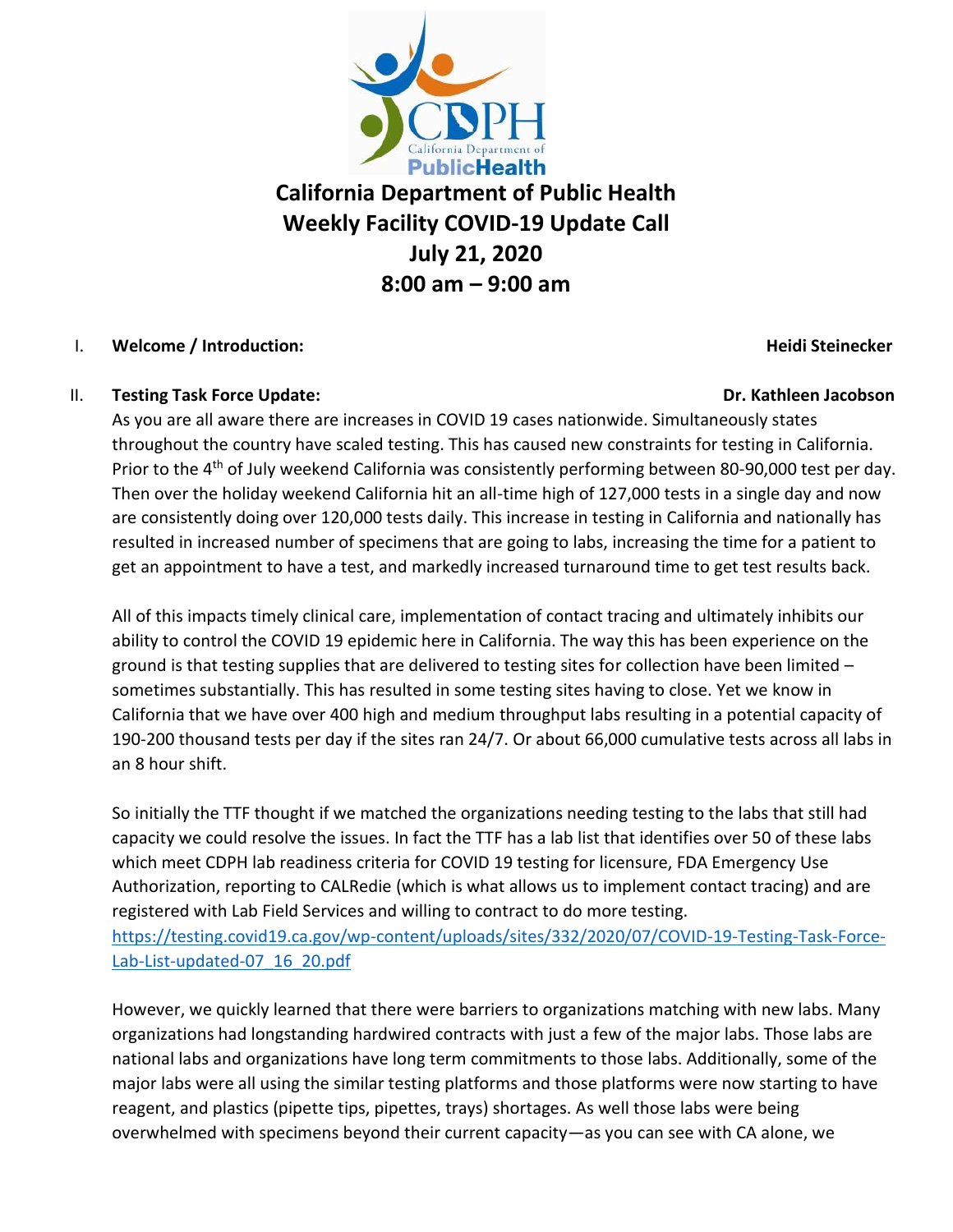increased our testing by 40-50,000 tests a day. So the next question that surfaced was whether the larger labs could subcontract with some of the other labs that had capacity to run the tests.

So on Friday July 10<sup>th</sup> we invited the lab directors from over 200 labs to a meeting to discuss these issues and try to trouble shoot solutions. What we learned is that some of the larger labs were actually willing to subcontract with the smaller labs but they were running into a few challenges. Even if a lab does subcontract with another lab to do their tests, there is an initial processing of specimens (accessioning) that has to happen in the first lab. This process is timely and takes a significant amount of manpower. Yet there is a "no mark-up" clause that prevents labs from billing insurances for this initial process if they are preparing the specimen to go to another lab. So this is something the TTF is looking into to find solutions. Additional laboratory challenges were also brought to our attention.

This initial processing for labs (accessioning) as mentioned above takes a lot of time and manpower. But the time it takes can substantially decreased if the ordering and registering of specimens is done via online electronic registration process instead of a paper process that requires significant more time to accession which adds to turn around time and therefore delays results getting to patients and CALREDie further delaying contact tracing and epidemic control. **So laboratory directors across CA requested the TTF to urge all facilities to please register and order tests via the labs online registering platform**. When labs are getting tens of thousands of specimens a day this can have a substantial impact on speeding turn-around time if all facilities use these electronic registration and ordering processes.

We also learned that some labs could actually run more specimens, but they are facing workforce shortages. They actually have capable staff who could help process additional specimens, but their personnel level is too low to allow them to do so. However, the lab directors believe with appropriate supervision they could process the specimens. This would require executive order to do so. TTF has looked into this and have learned that there was a previous executive order placed in April to waive CA regulatory personnel requirements for the duration of the emergency based on federal CMS CLIA personnel requirements. To date the federal government has not yet lowered their requirements. The CDPH Lab Field Services is having weekly conversations with CMS CLIA to try to address this. Additionally, the TTF is working on a solution to this personnel requirement issue.

Additionally, TTF ultimate goal is to have all tests turnaround time down to 24-48 hours, however given the current constraints and in efforts to prioritize currently which specimens need absolute 24-48 hour turnaround time ( hospitalized and under public health department outbreak investigations), the TTF wrote new Testing Prioritization Guidance for healthcare providers and public health departments**. In order to ensure these Tier 1 specimens get prioritized the laboratory directors have asked the TTF to also get the message out to all facilities asking then to ensure that those priority specimens are appropriately identified based on your labs requirements which may be a card, or a sticker or some other way to mark and identify these priority specimens.** 

The TTF has also shared with the laboratory directors that by law they are required to transmit COVID 19 results to CALREDIE within 24 hours. For those labs not doing so TTF implored them to do so every 24 hours or if possible, even more frequently. For those already transmitting once every 24 hours TTF asked labs to increase their frequency of transmission to multiple times a day since that transmission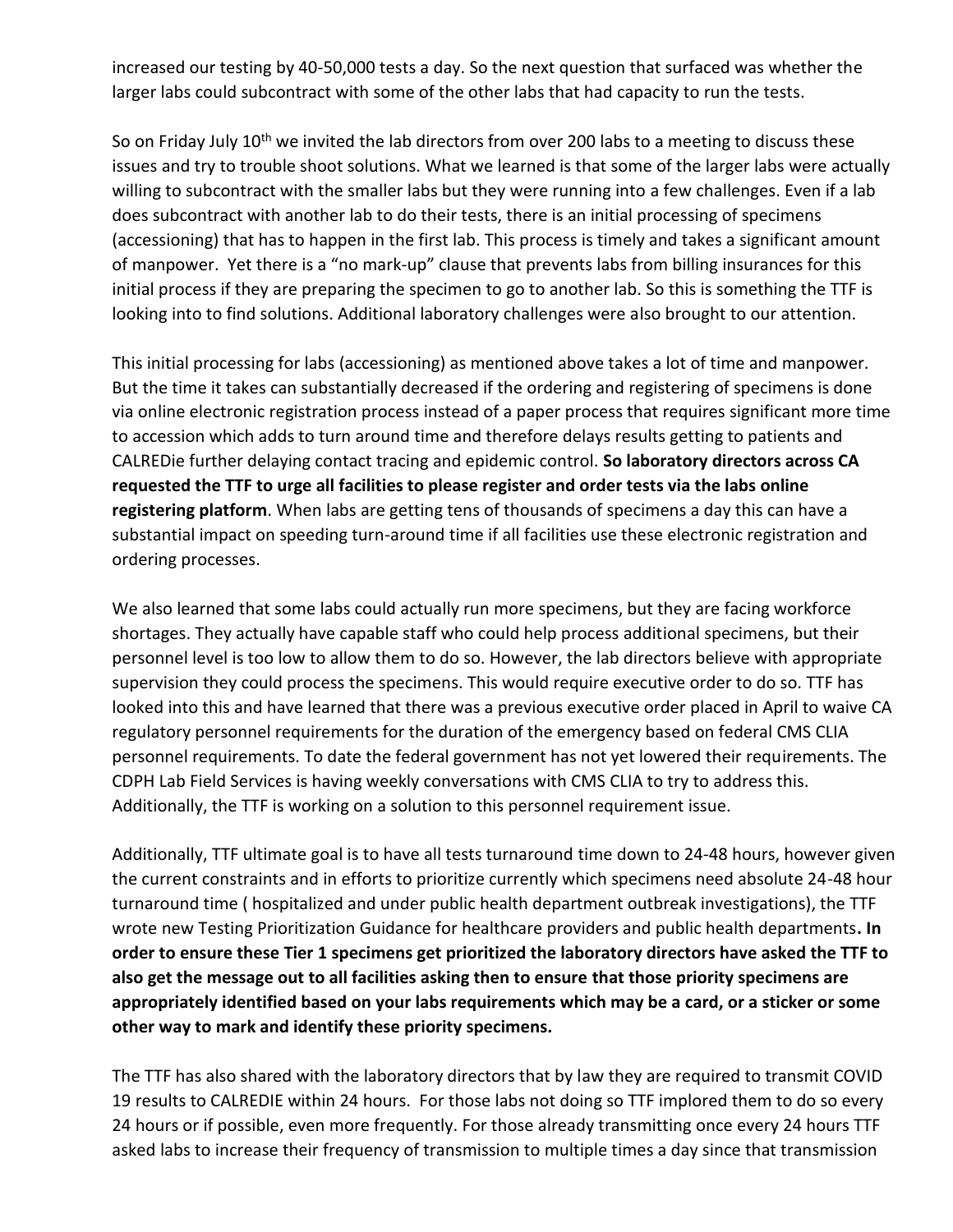from the lab to CALREDie is transmitted to CALCONNECT and this triggers contact tracing. Ultimately this helps with in epidemic control.

The TTF has also looked into additional strategies to address the testing constraints including the possibility of the state of CA actually developing our own reagents and supplies such as pipette tips, pipettes and other plastics to ensure long term sustainability. However, what we learned is that the testing platforms used by some of the major labs have received their FDA Emergency Use Authorization using proprietary equipment and thus different supplies could not be used on these platforms as they are not open platforms. So TTF considered whether CA should develop its own testing platform and supplies. Simultaneously we learned of a company that had developed a new platform including reagents and supplies. Uniquely, when this testing platform and supplies applied for its EUA with the FDA it also applied for an EUA on another 20+ "open" testing platforms that would allow its supplies to be used on these additional platforms without having to go back for an additional FDA EUA approval. The TTF solidified a contract with this company last Friday July  $17<sup>th</sup>$ . We are in the processing of first implementing this with the PHL in CA to expand their testing capacity since PHL are the first line of testing in outbreak investigations. Once PHL are adequately outfitted then it may be possible to expand beyond the PHL. Currently, the TTF is also working to solidify a deal with a transport media manufacturer since this has also been a challenging supply to obtain.

Finally, the TTF has already been looking into alternative testing including test pooling which could allow more specimens to be processed simultaneously. TTF previously wrote pooling guidance and had a few small labs studying pooling. As of last week a few of these labs had gone in for FDA approval and were awaiting its outcome, one of these labs (Westpak) shared their FDA pooling approval application packet with the TTF to share with other labs to assist them in writing their own approval applications and finally we learned yesterday that Quest received the first FDA approval for pooling and anticipate seeing more of the pooling applications approval packets to move through the FDA soon. So, in conclusion the TTF will continue to work on supplies, personnel requirements, insurance no mark up, alternative testing and supply strategies**. What we ask all of you to do is- if possible contract with additional labs that have capacity to level load the volume throughout labs in CA, when registering patients for test orders and registration—use electronic registering to decrease the initial processing time for labs, and ensure that those individuals who are in Tier 1- hospitalized or under PHD investigation are marked according to your labs requirements to prioritize the specimens.**

### III. **Laboratory Update: Dr. Deb Wadford**

### **Updated Guidance from the CDC**

As of July 17, 2020, except for rare situations, a **test-based strategy is no longer recommended** to determine when an individual with SARS-CoV-2 infection is no longer infectious (e.g., to discontinue Transmission-Based Precautions or home isolation). Dr. Epson will discuss this in further detail and I will now focus on antigen tests and their use as CLIA waived assays, in light of news that CMS (Centers for Medicare & Medicaid Services) plans to provide these tests to SNFs.

### **Antigen Assays to detect SARS-CoV-2**

• Antigen tests can provide relatively rapid results; however, they are not as sensitive as nucleic acid amplification assays such as PCR. Thus, positive results tend to be highly accurate, but a negative result may be a false negative.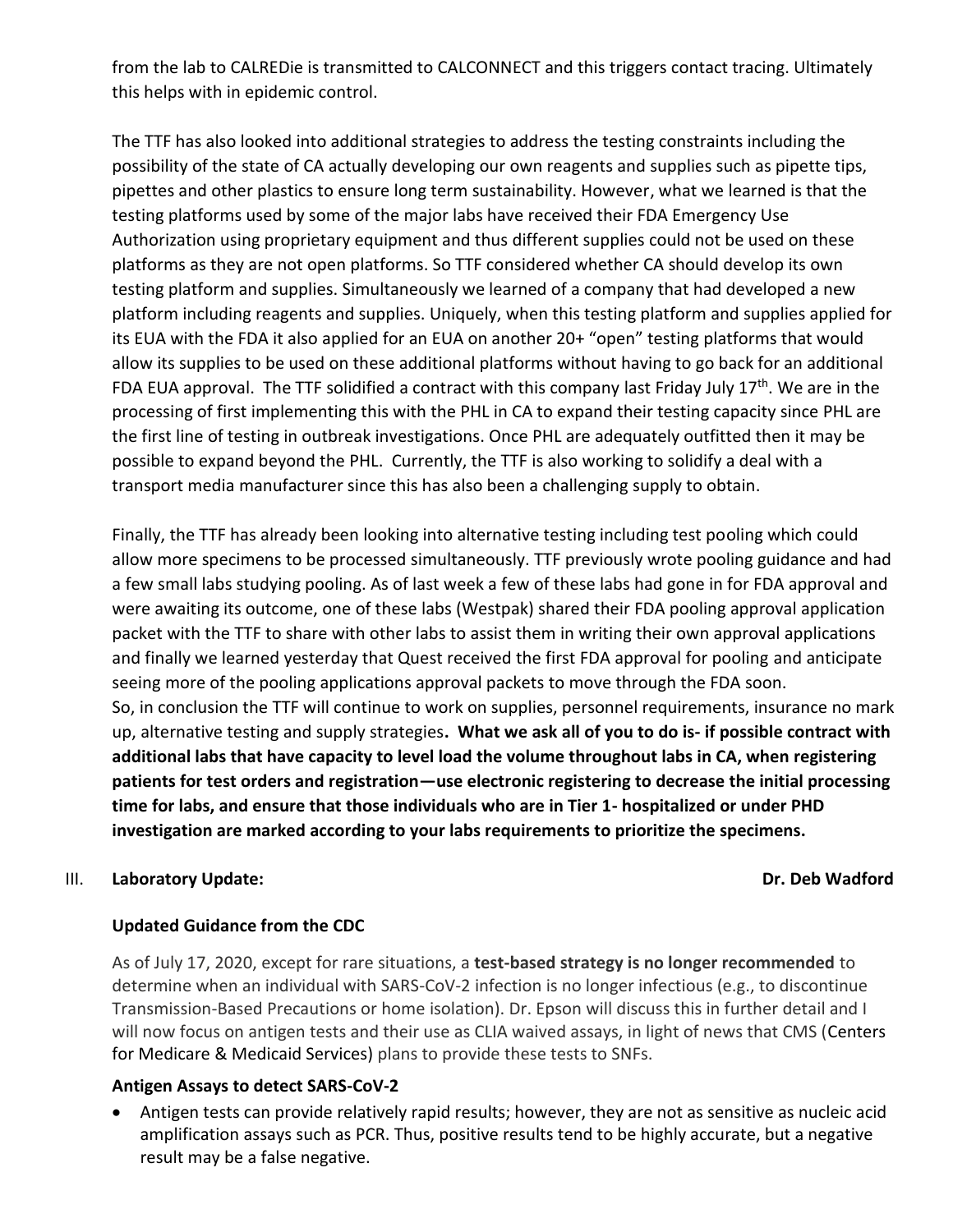- Indeed, negative results by an antigen test should be considered as presumptive negative.
	- o If necessary for clinical management or infection control, negative antigen test results should be confirmed using a molecular assay with FDA Emergency Use Authorization (EUA) for SARS-CoV-2 detection.
- Antigen tests are NOT recommended for screening of asymptomatic individuals or screening of healthcare workers, first responders and other essential personnel.
- The Association of Public Health Laboratories (APHL) has published a guidance document on the use of antigen tests. Link provided in these notes below.
	- o [https://www.aphl.org/programs/preparedness/Crisis-Management/Documents/APHL-](https://www.aphl.org/programs/preparedness/Crisis-Management/Documents/APHL-SARSCov2-Antigen-Testing-Considerations.pdf)[SARSCov2-Antigen-Testing-Considerations.pdf.](https://www.aphl.org/programs/preparedness/Crisis-Management/Documents/APHL-SARSCov2-Antigen-Testing-Considerations.pdf)

### **CLIA Waived SARS-CoV-2 Point of Care Antigen Tests**

- CLIA waived tests may be performed at sites that possess a CLIA Certificate of Waiver. These sites are regulated under the Clinical Laboratory Improvement Amendments of 1988 (CLIA).
- Facilities performing only waived tests have no routine oversight and no personnel requirements. These sites are only required to obtain a CLIA Certificate of Waiver, pay biennial certificate fees, and follow manufacturers' test instructions.
- The two antigen tests currently with FDA EUA status are both considered CLIA waived assays meaning that, as defined by CLIA, these waived tests are simple with a low risk for an incorrect result, but they are not error-proof.
- Despite being a CLIA waived test, erroneous results may have serious health consequences. To decrease the risk of erroneous results, the test must be performed correctly, by trained personnel, and in an environment where good laboratory practices are followed.

A link to more details about CLIA waived assays is included in these notes.

### **Select Guidance Links:**

- CDC guidance on CLIA Waived tests: <https://www.cdc.gov/labquality/waived-tests.html>
- Specimen collection:[https://www.cdc.gov/coronavirus/2019-nCoV/lab/guidelines-clinical](https://www.cdc.gov/coronavirus/2019-nCoV/lab/guidelines-clinical-specimens.html)[specimens.html](https://www.cdc.gov/coronavirus/2019-nCoV/lab/guidelines-clinical-specimens.html)
- The California COVID-19 Testing Task Force (CA TTF): [https://testing.covid19.ca.gov](https://testing.covid19.ca.gov/)
- CA TTF "Find a Test Site" tool:

[https://www.arcgis.com/apps/Nearby/index.html?appid=43118dc0d5d348d8ab20a81967a154](https://www.arcgis.com/apps/Nearby/index.html?appid=43118dc0d5d348d8ab20a81967a15401)

[01](https://www.arcgis.com/apps/Nearby/index.html?appid=43118dc0d5d348d8ab20a81967a15401)

## IV. **Healthcare-Associated Infections Dr. Erin Epson**

CDC has updated their guidance on the [duration of isolation and precautions](https://www.cdc.gov/coronavirus/2019-ncov/hcp/duration-isolation.html) and the role of testing strategies for their discontinuation and return to work for infected healthcare personnel.

Essentially, CDC no longer recommends the test-based strategy except for persons who are severely immunocompromised (e.g., currently receiving chemotherapy, or recent organ transplant), and they are recommending a symptoms-based approach of 10 days after symptoms onset (or date of positive test for asymptomatic individuals) with lack of fever and improving symptoms for 24 hours (instead of 72 hours) for most individuals; extending the duration to 20 days can be considered for persons with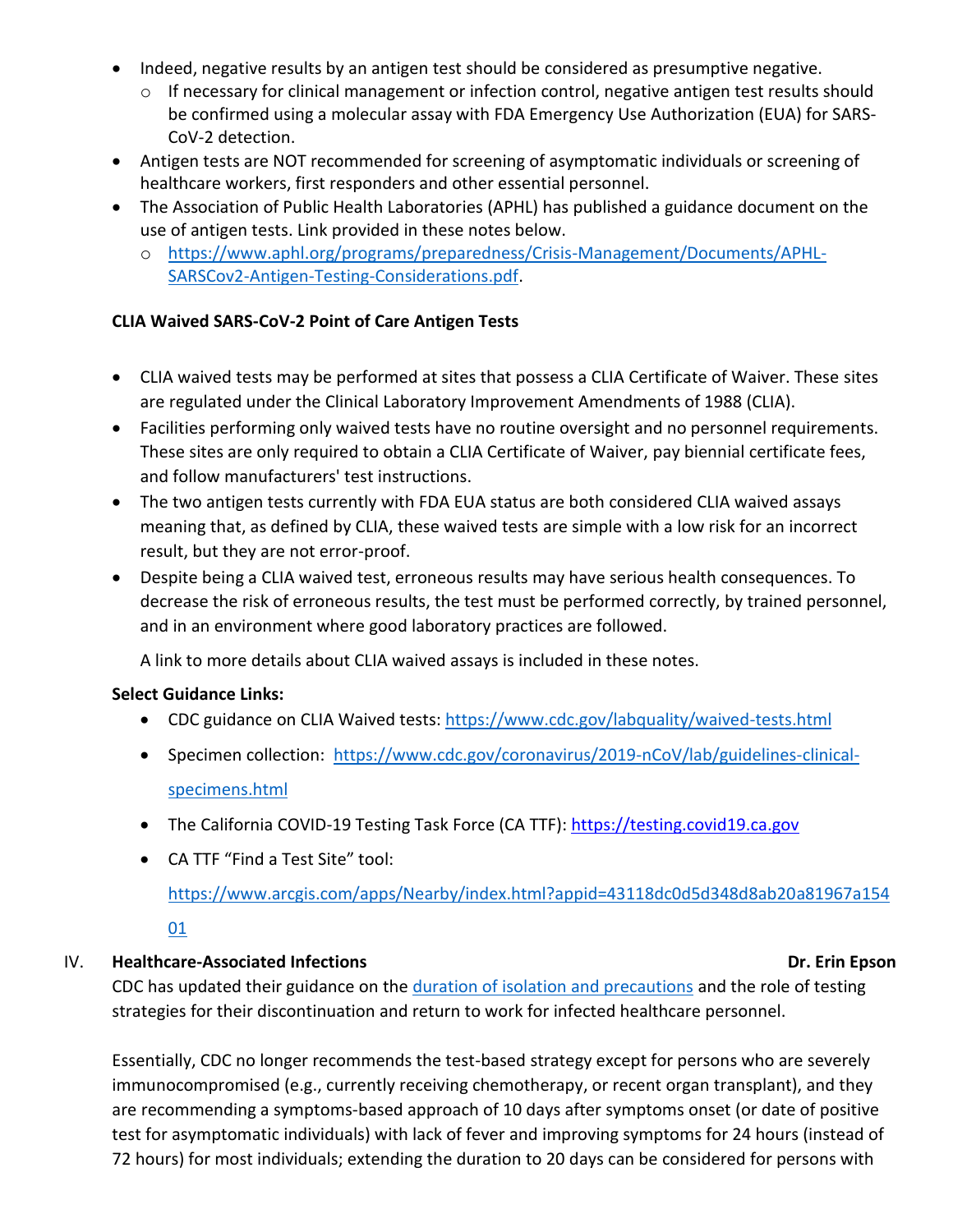severe illness.

CDC cites available data that persons with mild to moderate COVID-19 remain infectious no longer than 10 days after symptom onset, and that persons with more severe to critical illness or severe immunocompromise likely remain infectious no longer than 20 days after symptom onset. Whereas recovered persons can continue to shed detectable SARS-CoV-2 RNA in upper respiratory specimens for up to 3 months after illness onset, replication-competent virus has not been reliably recovered in these individuals and studies have not found evidence that clinically recovered persons with persistence of viral RNA have transmitted SARS-CoV-2 to others. As such, CDC is recommending a symptom based, rather than test-based strategy for ending isolation of these patients, so that persons who are by current evidence no longer infectious are not kept unnecessarily isolated and excluded from work or other responsibilities.

In addition, CDC acknowledges that reinfection with SARS-CoV-2 has not yet been definitively confirmed in any recovered persons to date, and that if, and if so when, persons can be re-infected with SARS-CoV-2 remains unknown and is a subject of investigation. Persons infected with related endemic human betacoronavirus appear to become susceptible again at around 90 days after onset of infection. Thus, for persons previously diagnosed with symptomatic COVID-19 who remain asymptomatic after recovery, retesting is not recommended within 3 months after the date of symptom onset for the initial COVID-19 infection. In addition, quarantine is not recommended in the event of close contact with an infected person.

Importantly, this 3 month timeframe also now applies to [retesting of residents and healthcare](https://www.cdc.gov/coronavirus/2019-ncov/hcp/faq.html)  [personnel in skilled nursing facilities,](https://www.cdc.gov/coronavirus/2019-ncov/hcp/faq.html) where previously the recommendation was to retest as part of facility-wide testing after 8 weeks. Residents and HCP who had their initial positive viral test in the past 3 months and are now asymptomatic do not need to be retested as part of facility-wide testing; testing should be considered again (e.g., in response to an exposure) only if it is 3 months after the date of onset of the prior infection.

For persons who develop new symptoms consistent with COVID-19 during the 3 months after the date of initial symptom onset, if an alternative etiology cannot be identified, then the person may warrant retesting in consultation with infectious disease or infection control experts. Quarantine, isolation and transmission-based precautions, may also be considered during this evaluation based on consultation with an infection control expert, especially in the event symptoms develop within 14 days after close contact with an infected person.

#### V. Remdesivir Update **Dr. Philip Peters**

We have now shifted to the commercial distribution model for Remdesivir. California's first allocation of 354 cases (or 14,160 doses) of Remdesivir was distributed last week. The transition to this new distribution model seemed to go well. As of Monday (7/20) morning, the distributor, Amerisource Bergen, reported that Remdesivir had been shipped to 255 of the 263 hospitals that received an allocation. The other eight hospitals were still "in process" and we hope that the process should get more smooth moving forward. We haven't posted this first commercial allocation to the web yet but hope to do that soon.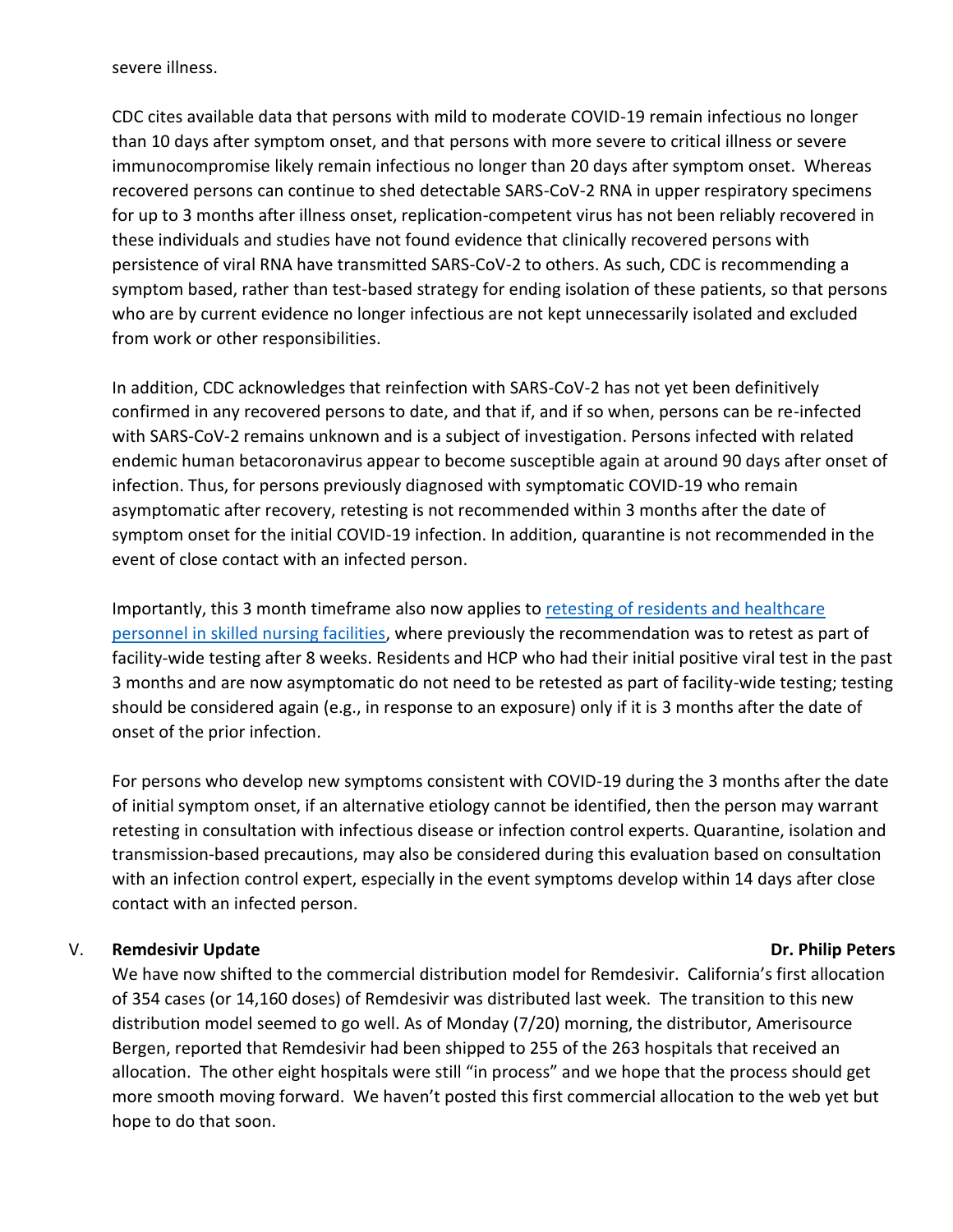We received good news that we will be receiving weekly distributions of Remdesivir instead of every other week, as such California has been allocated an additional 360 cases (or 14,400 doses) this week.

The federal website for Remdesivir distribution has been updated with new information including an FAQ on the commercial distribution process and a link to their website will be provided in the meeting notes.

Federal Remdesivir website: [https://www.phe.gov/emergency/events/COVID19/investigation-](https://www.phe.gov/emergency/events/COVID19/investigation-MCM/Pages/remdesivir.aspx)[MCM/Pages/remdesivir.aspx](https://www.phe.gov/emergency/events/COVID19/investigation-MCM/Pages/remdesivir.aspx)

Federal allocation of Remdesivir to states:

[https://www.phe.gov/emergency/events/COVID19/investigation-MCM/Pages/commercial-allocation](https://www.phe.gov/emergency/events/COVID19/investigation-MCM/Pages/commercial-allocation-table.aspx)[table.aspx](https://www.phe.gov/emergency/events/COVID19/investigation-MCM/Pages/commercial-allocation-table.aspx)

To review the process one more time, we will now allocate Remdesivir weekly by county based on number of hospitalized patients with COVID-19 infection. The county MHOACs will then determine how much Remdesivir to allocate per hospital. CDPH will send that information to Amerisource Bergen who will contact each hospital with the amount of Remdesivir that they can order. Hospitals will place their order and be billed for the Remdesivir that is ordered. We are encouraging hospitals to order all of the Remdesivir that they are allocated until the supply starts to truly exceed the number of patients with clinical indications as we have been allocated a limited amount of medication and the number of patients being hospitalized in California continues to increase. If a hospital does not want all of the Remdesivir allocated, we ask that you to let your MHOAC and CDPH know as soon as possible so that medication can be reallocated to another hospital that needs Remdesivir. If we do not do this, the medication gets put back into the national supply and can't be used in California.

#### VI. **Question and Answer**

**Q:** Can Cal OSHA address the use of permanent markers being used on N95 masks?

**A:** We put out guidance based on NIOSH that the use of a marker voids the approval of a respirator. EMSA and Battelle conducted their own study and results showed permanent markers did not result in the degradation of filtration efficiency. Therefore, we have changed our position on that and haven't changed the website. We are going to permit permanent markers. We are looking at what the appropriate number of reuses are.

**Q:** What is the recommendation when a patient is screened upon entry to a facility and they are COVID positive?

**A:** When an individual entering a facility is screened positive for COVID 19, the individual should be placed in isolation and be source controlled with a facemask until they can be placed in the appropriate isolation room. Ideally you would have a designated COVID unit for positive individuals.